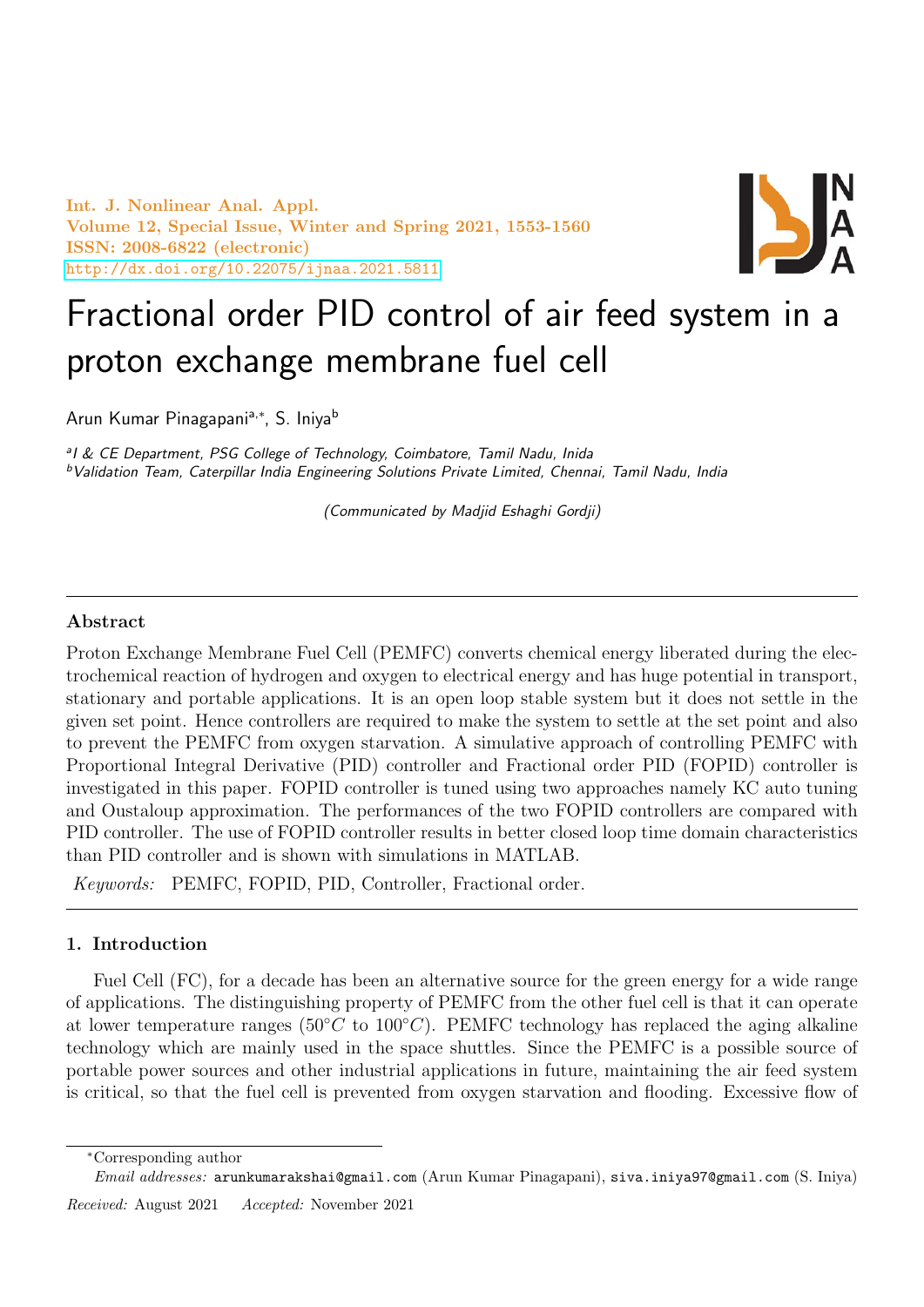oxygen may lead to flooding and insufficient flow may lead to starvation. PEM fuel cell contains compressor, a pressurized hydrogen tank, control valve for hydrogen supply and a cooling fan. Power output from PEMFC depends on the inflow of hydrogen and oxygen. Control valves regulate the pressure ratio difference between cathode and anode. When the supply of air to fuel doesn't meet the requirement, fuel cell leads to starvation which causes degradation. Hence, the oxygen excess ratio in the cathode side should be controlled for better operation of the fuel cell and the need for a controller is imminent.

In [\[3\]](#page-6-0) the concept of fractional calculus and a brief tutorial on fractional calculus in controls is presented. They have introduced fractional order PID controllers and it led to the use of FOPID in industry. Future research efforts in fractional order control are also remarked in this paper. The authors [\[7\]](#page-6-1) illustrated the fractional order PI/PD and PID controllers which enhances the robustness of the closed system under study. They have utilized KC auto tune method for tuning the fractional order controllers. The key advantage of auto tuning method is that it eliminates the complex procedure with nonlinear equations as in traditional fractional order controller design.

The authors [\[16\]](#page-7-0) presented the concept of fractional order PID controllers and also the minimal optimization methods. They have also compared fractional calculus and traditional integer order calculus based controllers. The comparison shows that fractional order calculus can be applied to a complex dynamic system which is more accurate than the integer order calculus.

An effective control strategy is implemented to avoid cell starvation. [\[8\]](#page-6-2) presents the adaptive control based on model predictive Control. [\[13\]](#page-6-3) presents the system modeling and the control of PEMFC.

In [\[15\]](#page-7-1), four fractional-order controllers that are available in literature, namely, CRONE controller, TID controller,  $PI^{\lambda}D^{\mu}$  controller and fractional lead-lag-compensator are compared. In [\[4\]](#page-6-4) methods for avoiding the starvation of fuel and also thermal, water management and power control subsystems in a FC are reviewed critically. The authors [\[10\]](#page-6-5) illustrated in the detail the information about the fractional order and controls in their book. In [\[2\]](#page-6-6), fractional order fuzzy PID control of automotive PEMFC air feed system is dealt in detail. The authors [\[12\]](#page-6-7) highlighted the advantages and problems in non-integer differentiation and its subsequent used in the real time operations. Also, they elaborated the concepts with real and complex orders to any frequency bandwidth. A new approximation method of the fractional-order Laplacian operator  $s^{\alpha}$  is introduced along with its analytical proof and this approximation is based on a weighted sum of first-order filter sections [\[1\]](#page-6-8). In [\[5\]](#page-6-9) comparison of four well-known methods for the rational approximation of fractional-order operator is done. In [\[11\]](#page-6-10) a novel nonlinear disturbance observer based robust model-free adaptive interval type-2 fuzzy sliding mode control for a PEMFC system is proposed. The objective is to manipulate the oxygen ratio at the desired reference under varying load disturbances and uncertainties. By this way the oxygen starvation is eliminated and maximum net power is obtained.

### 2. PEMFC System And Model

PEM fuel cell has a pressurized tank, control valve for hydrogen supply, compressor and a cooling fan. The output power from a PEMFC depends on the flow rate of oxygen and hydrogen. Control valves are used to regulate the pressure ratio difference between anode and cathode. When the supply of air to fuel (ratio) does not meet the requirements, it may lead to starvation thus causing degradation of PEMFC. Hence, the oxygen excess ratio (OER) in the cathode side has to be controlled for efficient operation of PEMFC.

The model of PEMFC in [\[9\]](#page-6-11) transfer function representation is

<span id="page-1-0"></span>
$$
G(s) = 0.1268/(0.0141s + 1)
$$
\n(2.1)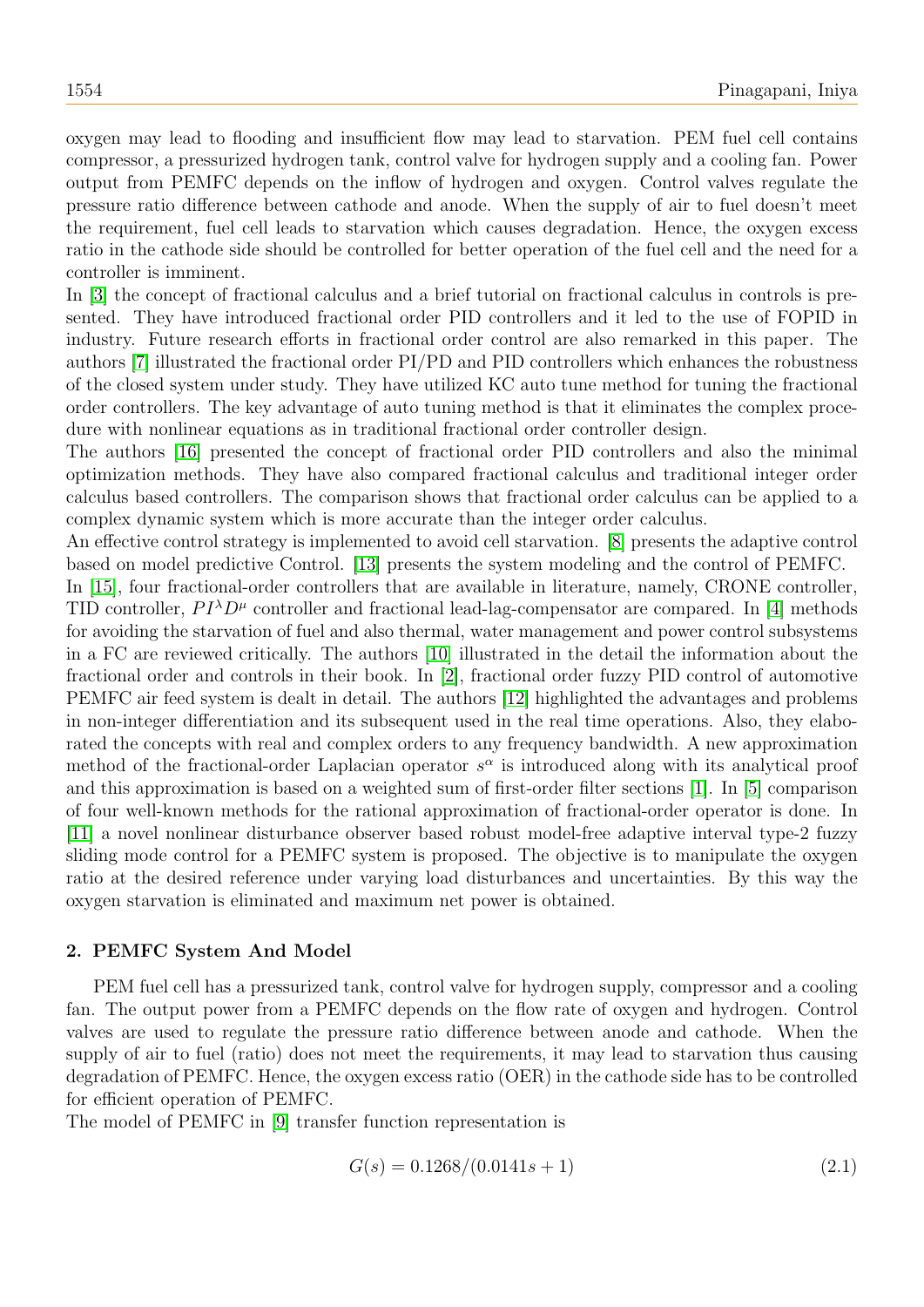

<span id="page-2-2"></span>Figure 1: Open loop response of the model

and the discrete state space model of PEMFC is given by

<span id="page-2-0"></span>
$$
x(k+1) = 0.00083157x(k) + 0.0141u(k)
$$
\n(2.2)

<span id="page-2-1"></span>
$$
y(k) = 8.9929x(k)
$$
\n(2.3)

Equation [\(2.2\)](#page-2-0) and [\(2.3\)](#page-2-1) are obtained by converting the continuous time transfer function in equation [\(2.1\)](#page-1-0) to discrete state space model with a sampling time of 0.1 second in MATLAB. It is a single state variable model with compressor voltage as input and oxygen excess ratio as output. The open loop response of PEMFC is shown in Fig [1.](#page-2-2)

#### 3. Controller Design And Simulation

Two controllers namely PID and FOPID controllers are designed and simulated in this work. FOPID controller tuning parameters are obtained through KC auto tuning and Oustaloup approximation methods. The methodology of closed loop control strategy is shown in Fig [2.](#page-3-0) The compressor voltage  $(V_c)$  is the manipulated variable and the oxygen excess ratio  $(\delta_{O2})$  is the controlled variable. Oxygen from atmospheric air is given to the PEMFC via the compressor. Hydrogen tank supplies the required fuel for PEMFC to operate. The flow rate of hydrogen is kept constant and only the flow rate of air is manipulated to prevent oxygen starvation and flooding.

The generic form of a FOPID controller is the  $PI^{\lambda}D^{\mu}$  and is shown in Fig 3 [\[6\]](#page-6-12). Both  $\lambda$  and  $\mu$ can be any real numbers. It involves a differentiator of order  $\mu$  and an integrator of order  $\lambda$ .

## A. KC auto tuning

KC- Auto tuning method used for tuning FOPID is given in the below equations [\[14\]](#page-7-2).

<span id="page-2-3"></span>
$$
C_{PID} = K_P (1 + K_P s^{-\beta} + K_D s^{\beta})
$$
\n(3.1)

To find the value of  $\beta$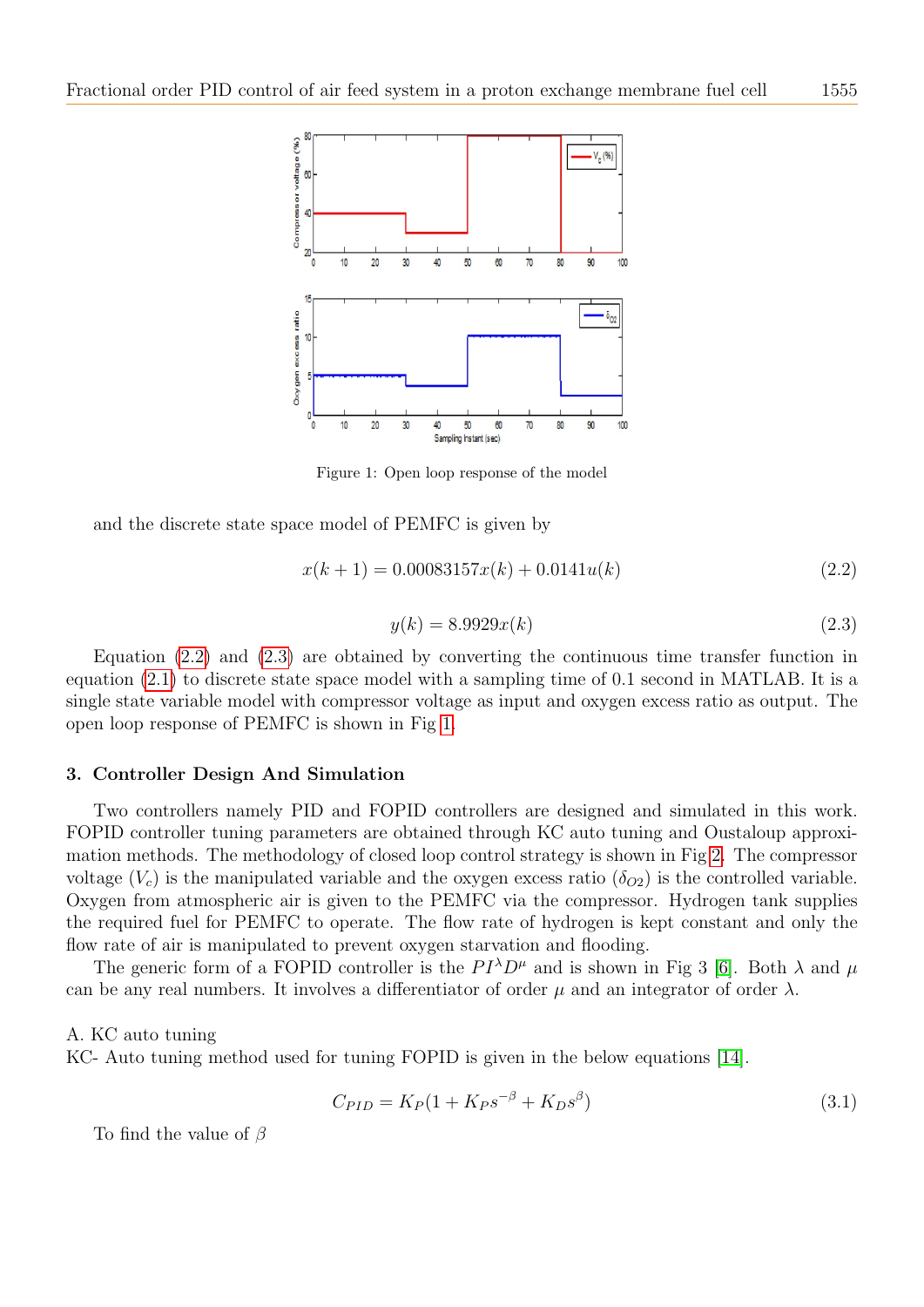

Figure 2: Block diagram of FOPID Controller Implementation

<span id="page-3-0"></span>

Figure 3: Generic FOPID controller

<span id="page-3-1"></span>
$$
\beta = \left\| \frac{dIm}{dRe} - \frac{d\Im L}{d\Re l} \right\| \tag{3.2}
$$

<span id="page-3-2"></span>
$$
\frac{-Re(\alpha) + c}{Im(\alpha)} = \frac{dIm}{dRe}
$$
\n(3.3)

Where  $c = \frac{1}{\cos(B)}$  $\frac{1}{\cos(PM)}$ ;  $\alpha = 90^{\circ} - PM$ 

<span id="page-3-3"></span>
$$
\frac{d\Im L}{d\Re l} = \frac{dL(j\omega)}{d\omega}; \omega = \omega_c \tag{3.4}
$$

<span id="page-3-4"></span>
$$
\frac{dL(j\omega)}{d\omega} = \frac{\cos\alpha}{\sin\alpha} + c \tag{3.5}
$$

(PM – Phase Margin)

B. Oustaloup Approximation

Oustaloup approximation [\[12\]](#page-6-7) is used for controlling the OER to prevent flooding and starvation. It involves recursive approximation and the two additional tuning parameters  $\lambda$  and  $\mu$  gives two additional degree of freedom for a conventional PID controller.

<span id="page-3-5"></span>
$$
D^v f(t) = \begin{cases} \frac{1}{\gamma(n-v)} \frac{d^n}{dt^n} \int_0^t (t-\tau)^{n-v-1} f(\tau) d\tau, & v > 0; \\ \frac{1}{\gamma(-v)} \int_0^t (t-\tau)^{-v-1} f(\tau) d\tau, & v < 0 \end{cases}
$$
(3.6)

Where  $n-1 \le v < n$ ; *n* is an integer  $\gamma(x) = \int_0^\infty e^{-t} t^{x-1} dt$  is the gamma function

The Oustaloup approximation is given by To find the tuning parameter of  $\beta$  and  $\mu$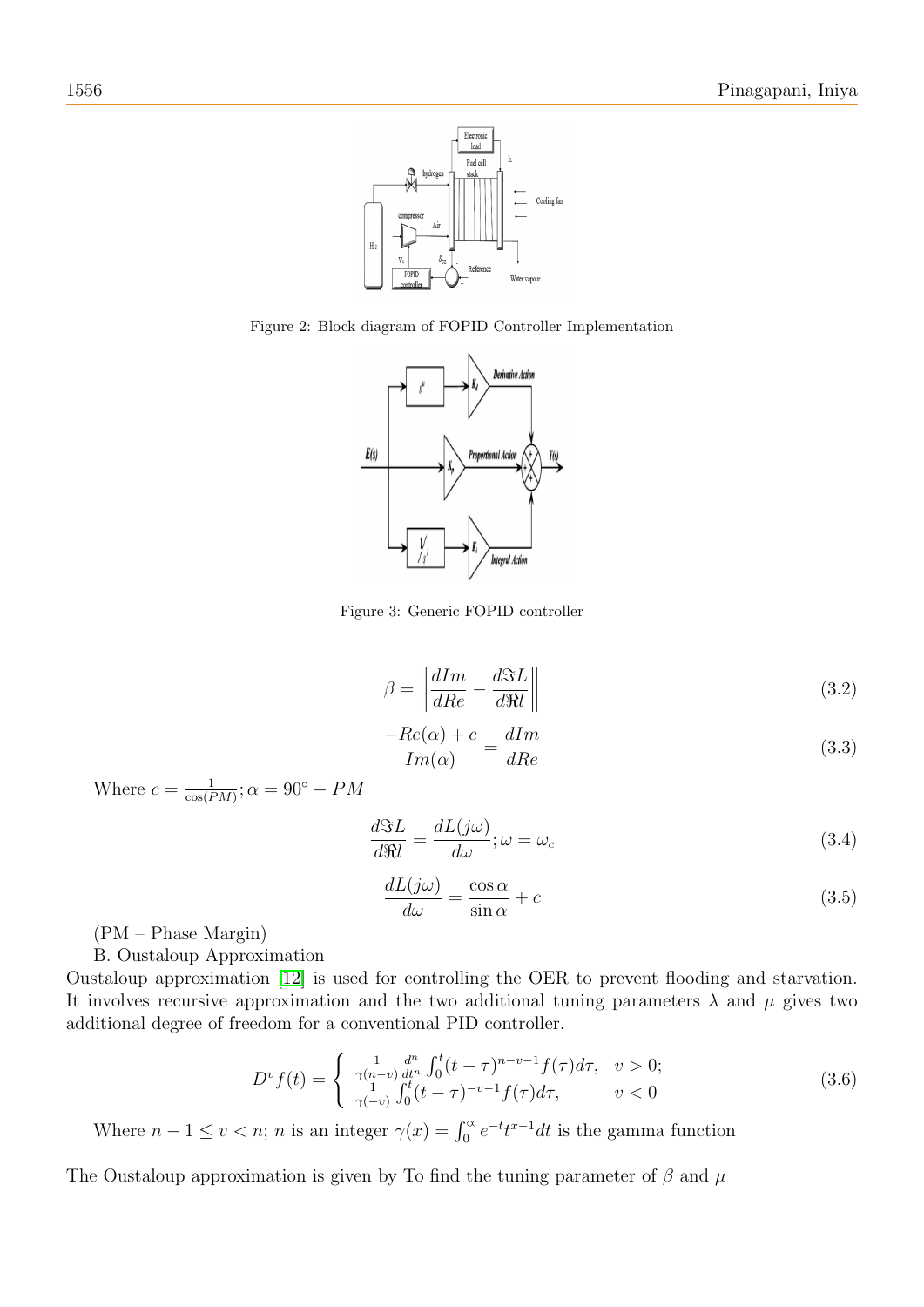<span id="page-4-0"></span>

| Table 1: PID Parameter Values |  |       |         |  |  |
|-------------------------------|--|-------|---------|--|--|
| Parameter $ K_P $             |  | $K_I$ | $K_{D}$ |  |  |
| values                        |  | 4.991 | 0.2     |  |  |

<span id="page-4-2"></span>

|  | Table 2: PID Parameter Values |  |
|--|-------------------------------|--|

| Parameter               |  |
|-------------------------|--|
| KC Auto tune            |  |
| Oustaloup Approximation |  |

$$
\beta = 1 + v\mu = 1 - v \tag{3.7}
$$

To find the value of  $v$ 

$$
v = K_e \prod_{i=1}^{N} \frac{1 + \left[\frac{s}{\omega_{z,i}}\right]}{1 + \left[\frac{s}{\omega_{p,i}}\right]}
$$
(3.8)

$$
-1 \le v < 1
$$
  
\n
$$
K_e = \frac{(1+10^{-\delta})(1+10^{-\delta-2})}{(1+10^{\delta})(1+10^{\delta-2})}
$$
  
\n
$$
\delta = \left[\frac{\omega_H}{\omega_L}\right]^N
$$
\n(3.9)

<span id="page-4-1"></span>
$$
\omega_{z,i} = \sqrt{\delta \omega_L} \quad \omega_{p,i} = k \omega_{z,i} \quad k = \left[\frac{\omega_H}{\omega_L}\right]^{\frac{1}{N}}
$$
(3.10)

N is the order of the system  $\omega_H, \omega_L$  are the cut off frequency

Tuning parameters of PID controller is obtained Z - N tuning method and is given in Table [1.](#page-4-0) FOPID controllers are designed using the equations [\(3.1\)](#page-2-3), [\(3.2\)](#page-3-1), [\(3.3\)](#page-3-2), [\(3.4\)](#page-3-3), [\(3.5\)](#page-3-4) for KC auto tuning and equations [\(3.6\)](#page-3-5) to [\(3.10\)](#page-4-1) for Oustaloup approximation method. The resulting tuning values are tabulated in Table Controller parameters are calculated and shown in Table [2.](#page-4-2)

Fig. [4](#page-5-0) shows the comparison of PID controller and KC auto tuned FOPID controller. Fig. [5](#page-5-1) shows the comparison of PID and Oustaloup approximation based FOPID. The desired OER is set as 3 in both the cases.

Table [3](#page-6-13) presents the detailed analysis of simulation results of PID and FOPID controller performance in closed loop. It is observed that the FOPID Oustaloup Approximation gives the better response in terms of rise time, settling time peak time and does not give any offset controller with two different tuning methods. It is seen that both PID and FOPID Oustaloup Approximation does not gives offset. FOPID KC Auto Tune also gives better time domain characteristics. Thus, the FOPID Oustaloup Approximation gives the better response in terms of rise time, settling time peak time and does not give any offset.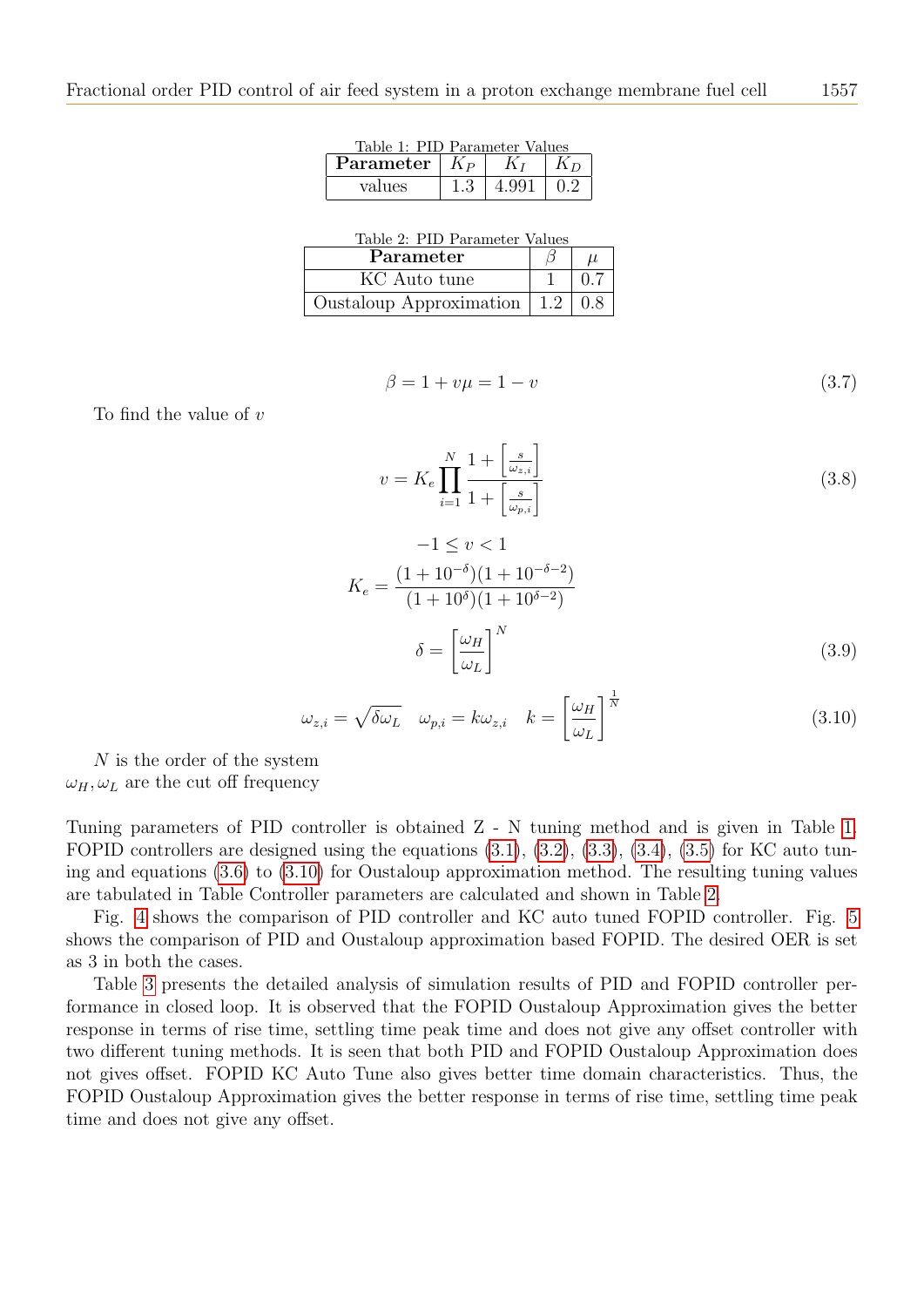

<span id="page-5-0"></span>Figure 4: Comparison of PID and FOPID KC Auto tune of the system



<span id="page-5-1"></span>Figure 5: Comparison of PID and FOPID Oustaloup Approximation of the system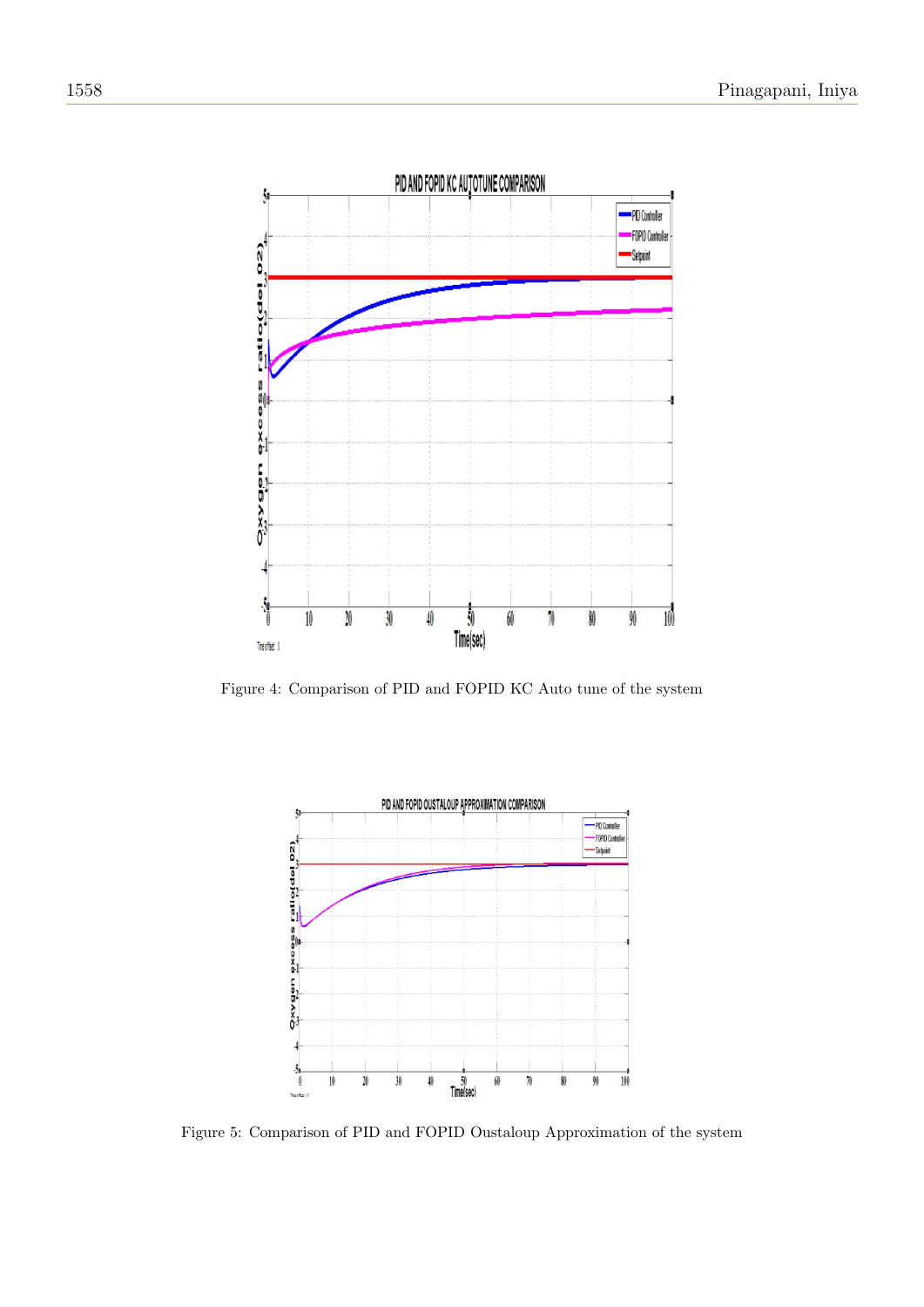| RESPONSE CHARAC-   PID CONTROLLER |          | FOPID KC FOPID               |             |
|-----------------------------------|----------|------------------------------|-------------|
| <b>TERISTICS</b>                  |          | <b>AUTO TUNE   OUSTALOUP</b> |             |
|                                   |          |                              | APPROIMA-   |
|                                   |          |                              | <b>TION</b> |
| Settling time (seconds)           | 65       | Does not settle              | 50          |
| Rise time(seconds)                | 35       | 10                           | 15          |
| Peak time(seconds)                | 50       | 10                           | 30          |
| offset                            | $\theta$ | 2.5                          |             |

<span id="page-6-13"></span>Table 3: Performance Measure

## 4. Conclusion

The control of Oxygen Excess Ratio in a PEMFC is implemented using classical PID controller and FOPID controller. The PID controller is tuned using Z-N method. FOPID controller is tuned using KC Auto Tune and Oustaloup Approximation method. The controlled variable is OER. In order to prevent the cell from starvation, the compressor voltage is used as manipulated variable. From simulation results, it is inferred that both PID and FOPID controller gives satisfactory performances. FOPID controller tuned using Oustaloup Approximation is found to be better than KC Auto Tune method. PID controller and FOPID controller (Oustaloup Approximation) does not give offset. Rise time, peak time, settling time are found to be less in FOPID controller tuned using Oustaloup Approximation than conventional PID controller.

## References

- <span id="page-6-8"></span>[1] A.M. AbdelAty, A.S. Elwakil, A.G. Radwan, C. Psychalinos and B.J. Maundy, Approximation of the fractionalorder laplacian  $s^{\alpha}$  as a weighted sum of first-order high-pass filters, IEEE Trans. Circuits and Systems II: Express Briefs, 65(8) (2018) 1114–1118.
- <span id="page-6-6"></span>[2] M.S. AbouOmar, H.-J. Zhang and Y.-X. Su, Fractional order fuzzy PID control of automotive PEM fuel cell air feed system using neural network optimization algorithm, Energies 12(8) (2019).
- <span id="page-6-0"></span>[3] Y.Q. Chen, I. Petras and D. Xue, Fractional order control-A tutorial, Amer. Control Conf. (2009) 1397–1411.
- <span id="page-6-4"></span>[4] W.R.W. Daud, R.E. Rosli, E.H. Hajlan, S.A.A. Hamid and R. Mohammed, *PEMFC fuel cell control*, IEEE Trans. Renewable Energy 72(8) (2017) 960–1481.
- <span id="page-6-9"></span>[5] R. El-khazali and I.M. Batiha, Approximation of fractional order operators, Springer Proceedings in Mathematics and Satistics, 303(8) (2018) 978–981.
- <span id="page-6-12"></span>[6] M.R. Faieghi and A. Nemati, On fractional-order PID design, In: T. Michalowski, Applications of MATLAB in Science and Engineering, BoD–Books on Demand, 2011.
- <span id="page-6-1"></span>[7] D. Keyser, C.L. Muresan and C.M. Ionescu, A novel auto tuning method for fractional order PI/PD controllers, IEEE Transactions, 62(8) (2020) 268–275.
- <span id="page-6-2"></span>[8] B.M. Kim and Y.H. Choi, Adaptive control of PEMFC air supply system with asymmetric oxygen excess ratio constrains, IEEE Transactions on Control system technology, 32(9) (2019) 5537–5549.
- <span id="page-6-11"></span>[9] G. Mani and A.K. Pinagapani, Design and implementation of a preemptive disturbance rejection controller for PEM Fuel cell air-feed system subject to load changes, J. Elect. Engin. Tech., 11(5) (2016) 1449–1456.
- <span id="page-6-5"></span>[10] C.A. Monje, Y.Q. Chen, B.M. Vinagre, D. Xue and V. Feliu-Batlle, Fractional-order Systems and Controls: Fundamentals and Applications, Advances in Industrial Control, Springer Science & Business Media, 2010.
- <span id="page-6-10"></span>[11] A.M. Omer, H. Wang and Y. Tian, Robust model free adaptive type 2 fuzzy sliding mode control for PEMFC system using disturbance observer, Int. J. Fuzzy Syst. 22(7) (2020) 2188–2203.
- <span id="page-6-7"></span>[12] A. Oustaloup, F. Levron, B. Mathieu and F.M. Nanot, Frequency-band complex noninteger differentiator: characterization and synthesis, IEEE Trans. Circuits and Systems I: Fund. Theory Appl. 47(1) (2000) 25–39.
- <span id="page-6-3"></span>[13] Y. Qi, M. Thern, M. Espinoza-Andaluz and M. Andersson, Modelling and control strategies of PEMFC, Energy Procedia 159(8) (2019) 54–59.